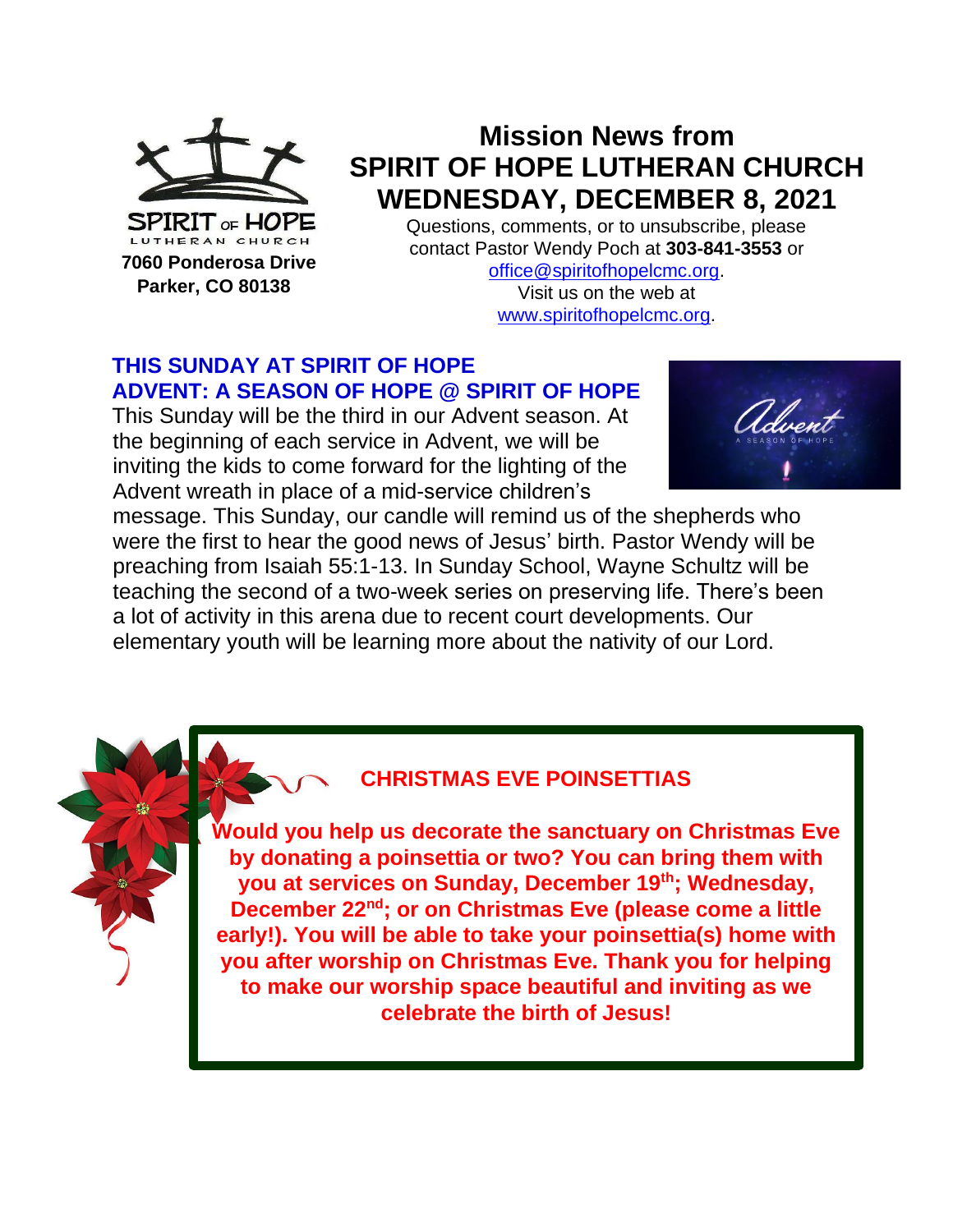

#### **CHRISTMAS EVE WORSHIP DECEMBER 24th, 7:00 PM**

Join us for a special service of carols, communion, and candlelight as we worship our newborn King – Jesus Christ who is the Light of the world!

### **ADVENT @ SPIRIT OF HOPE**

In addition to Advent worship on Sunday mornings, here are the details of the upcoming Advent and Christmas Season:

# **Wednesdays (12/8, 12/15, 12/22):**

**6:00 pm: Fellowship Dinners** *(Bring a dish to share)* **12/8: Mexican** *(Tacos, rice, chili, anything goes!)* **12/15: Potluck from the Past**

> *(Favorite foods from your childhood and/or Lutheran potlucks of days gone by. You guessed it, anything goes!)* **12/22: Simple Soups** *(You know the drill!)*

# **7:00 pm: Holden Evening Prayer Worship Service**

The message each week will feature the Christmas story creatively told from the vantage points of various people within the Christmas narrative.

# **Fellowship/Service Events:**

12/10 5:30 pm Advent Gingerbread Event

#### **HOLDEN EVENING PRAYER SERVICE WEDNESDAYS DURING ADVENT, 7 PM**

As is our tradition here at Spirit of Hope, we will be utilizing the Holden Evening Prayer for our mid-week Advent services. Our message this week will be "Christmas Through the Eyes of a Shepherd".





### **NEW MEMBER CLASS \*\*NEW DATE\*\* SATURDAY, DECEMBER 18 th @ 9:00 am**

Would you like to become a member of the Spirit of Hope family? Would you like to know more about our history, about LCMC, our core beliefs, and be able to ask Pastor Wendy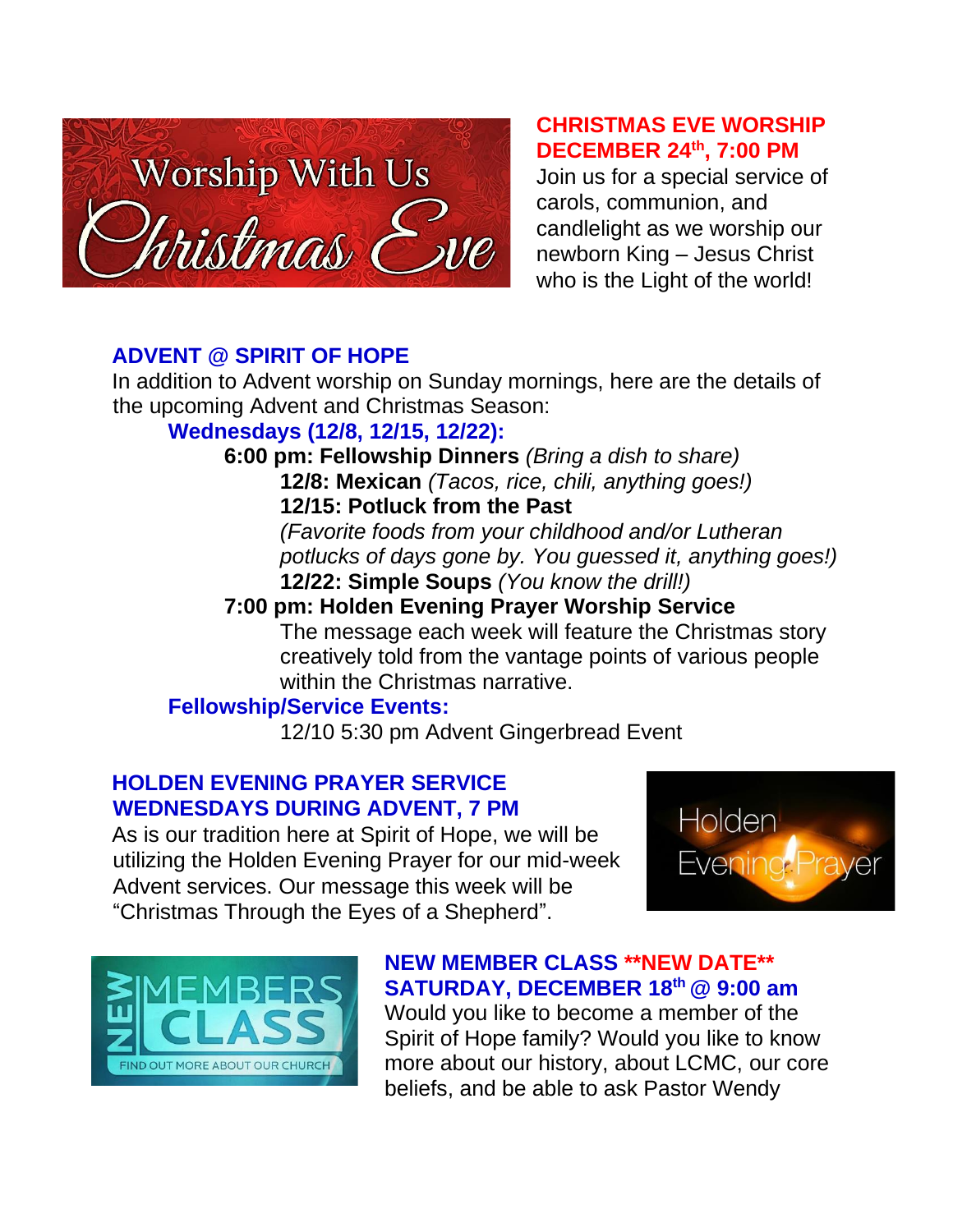whatever questions you may have about Spirit of Hope? Then you are invited to attend our new member class on December 18<sup>th</sup> at 9:00 am. You will have the opportunity to fill out a membership packet, but there is no pressure at all to do so. Bagels and beverages will be provided. Please contact Pastor Wendy if you would like to attend.

# **What's happening** this week?

#### **Tuesday, December 7th**

8:30 – 10:30 am Coffee with the Pastor @ Fika on Mainstreet 12:00 – 1:00 pm Digging Deeper Bible Study

# **Wednesday, December 8 th**

4:30 pm Confirmation 6:00 pm Advent Dinner (Mexican Night!) 7:00 pm Holden Evening Prayer Service

### **Thursday, December 9 th**

12:00 pm AA 5:30 pm Zumba Gold 7:00 pm Christmas Choir **Friday, December 10th**

12:00 pm AA 5:30 pm Gingerbread House Fellowship Sunday, December 12<sup>th</sup>

9:30 am Worship 11:00 am Sunday School 4:00 pm Memorial Service for John Malone **Tuesday, December 14th**

8:30 am – 10:30 am Coffee with the Pastor @ Fika on Mainstreet 12:00 pm – 1:00 pm Digging Deeper with Pastor Wendy 1:30 – 3:30 pm Hopeful Spirits **Wednesday, December 8 th** 6:00 pm Advent Dinner (Potluck from the Past) 7:00 pm Holden Evening Prayer Service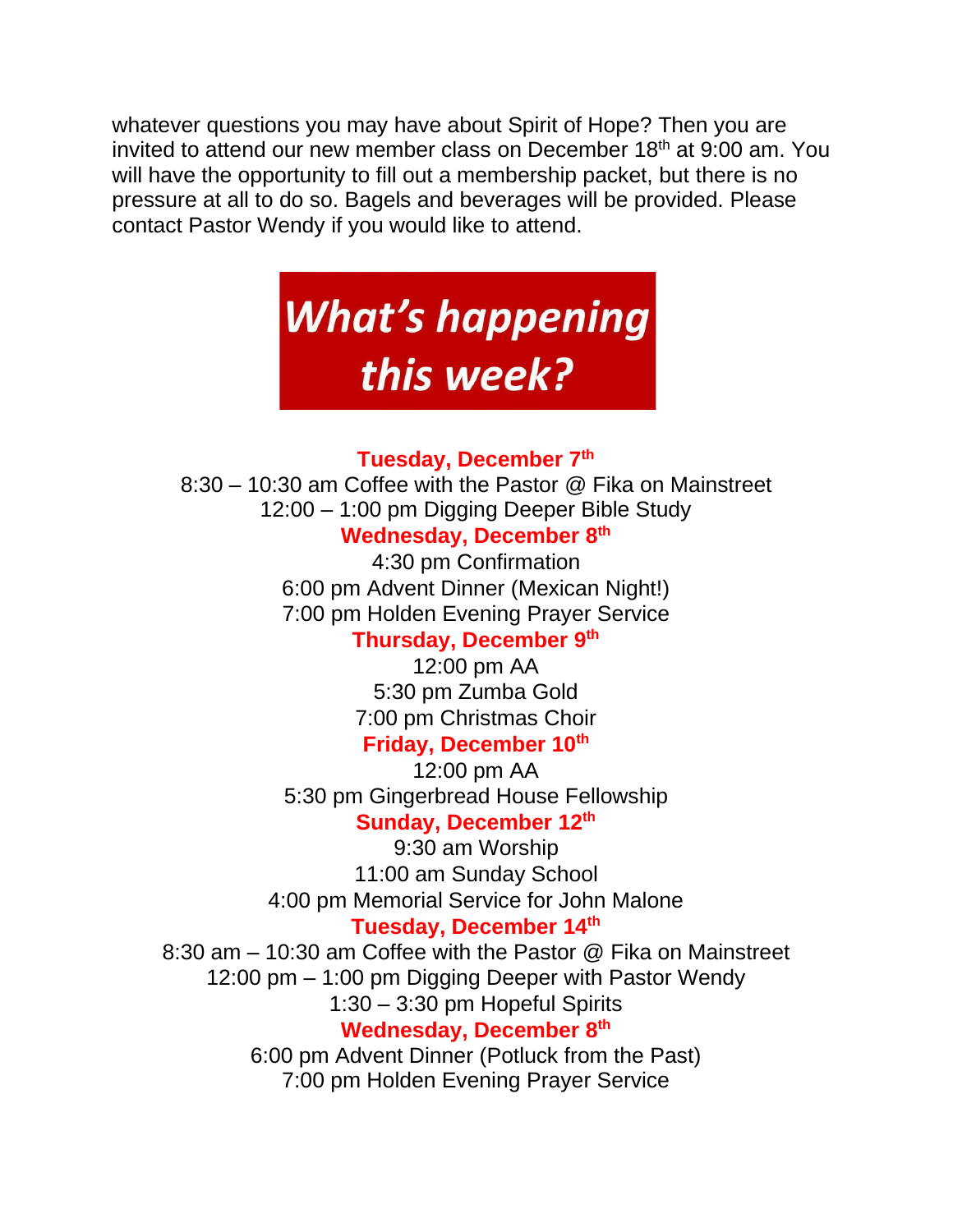#### **ADVENT EVENT! GINGERBREAD HOUSE MAKING FRIDAY, DECEMBER 10th, 5:30 pm**

Join us for this intergenerational event! We will enjoy a simple **dinner of appetizers** (please bring an appetizer to share) and also a **hot chocolate bar** while making gingerbread houses and having a blast. We are asking everyone to bring a second gingerbread kit (or more kits if you are so inclined)



that can be donated to **Pine Lane Elementary School**. We would like to provide those families with a gingerbread kit to take home so that they can make some beautiful memories together over Christmas break. We would like to donate 50 gingerbread kits. So, donations of gingerbread kids are much appreciated even if you are unable to attend this event.

**THANK YOU TO TIFFANY HANSON FOR ORGANIZING THIS EVENT!!!**



#### **COMING IN JANUARY: THE GREAT DIVORCE by C.S. Lewis**

Beginning January 12<sup>th</sup>, you're invited to join us on Wednesday evenings at 7:00 pm as Pastor Wendy leads discussions on a range of theological topics as they are presented in C.S. Lewis' The Great

Divorce. Amazon describes this fascinating book as follows: "C.S. Lewis' *The Great Divorce* is a classic Christian allegorical tale about a bus ride from hell to heaven. An extraordinary meditation upon good and evil, grace and judgment, Lewis's revolutionary idea in the *The Great Divorce* is that the gates of Hell are locked from the inside. Using his extraordinary descriptive powers, Lewis' *The Great Divorce* will change the way we think about good and evil." Class participants will need to read about a chapter or so a week. The class will run for seven weeks. **Pastor Wendy has a few copies of the book available for purchase in the church office or you can purchase them easily on Amazon by clicking here**:

[https://www.amazon.com/Great-Divorce-C-S-](https://www.amazon.com/Great-Divorce-C-S-Lewis/dp/0060652950/ref=sr_1_1?keywords=Great+Divorce&qid=1638152959&sr=8-1)

[Lewis/dp/0060652950/ref=sr\\_1\\_1?keywords=Great+Divorce&qid=1638152](https://www.amazon.com/Great-Divorce-C-S-Lewis/dp/0060652950/ref=sr_1_1?keywords=Great+Divorce&qid=1638152959&sr=8-1) [959&sr=8-1](https://www.amazon.com/Great-Divorce-C-S-Lewis/dp/0060652950/ref=sr_1_1?keywords=Great+Divorce&qid=1638152959&sr=8-1)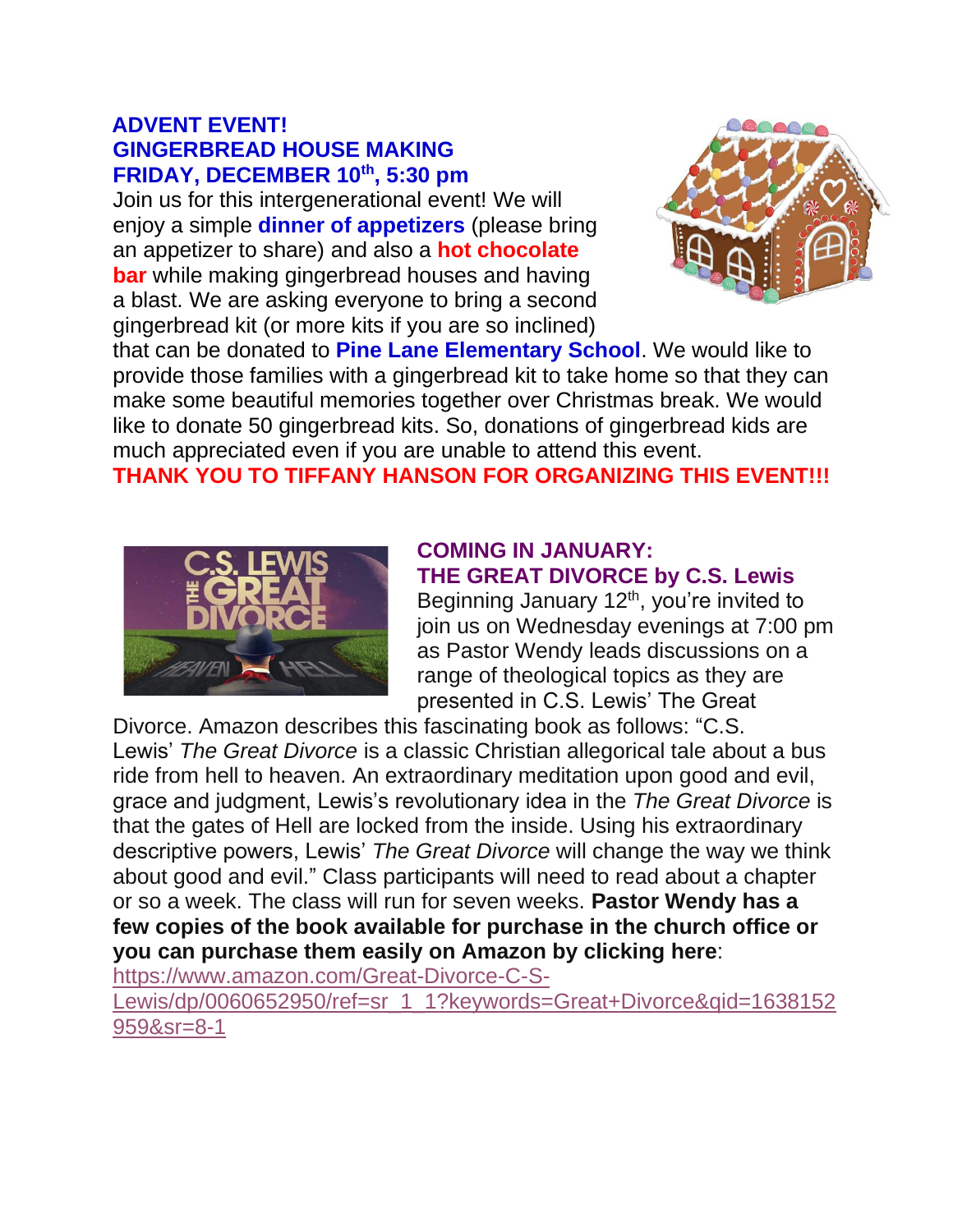#### **DECEMBER SUNDAY SCHOOL**

This week the Adult Sunday School class will continue to look at one of our core beliefs, **"Preserving Life".** We will first review the history of the various ways in which lives are taken and then look specifically at the lives lost through abortion since Roe v. Wade. In week two we will look at the current abortion cases being heard by the Supreme Court and discuss possible outcomes and implications. Then, in a



change of pace on December 19th we will investigate various theories regarding **when Christ was born** and learn why we celebrate His birthday on December 25<sup>th</sup>. Our Elementary Sunday School will be focusing on the birth of Jesus.

# **STEPHEN MINISTRY \*\*\*APPLICATIONS NOW AVAILABLE! \*\*\*TRAINING BEGINS EARLY 2022!**



Are you interested in training to become a Stephen Minister? Here's how the process works:

- 1) Pray about becoming a Stephen Minister.
- 2) Contact Kandy Parsons or Pastor Wendy for an application.
- 3) Turn in application.
- 4) Kandy & Pastor Wendy will sit down with you to interview you and share more about the ministry.
- 5) Those selected to train as Stephen Ministers will be contacted and invited to begin training together as a cohort. There are approximately 20 training sessions, each lasting about 2.5 hours.
- 6) Upon successful completion of the training process, Stephen Ministers will be commissioned at Spirit of Hope and their time as a Stephen Minister will begin.
- 7) Twice a month Stephen Ministers will attend Supervision Groups where they will receive continuing education as well as personal ministry support all while maintaining the strictest confidentiality. This allows Stephen Ministers to be strengthened and be supported at all times, which not only blesses them in their ministry and in their personal walk with God, but will also bless the person(s) they are caring for.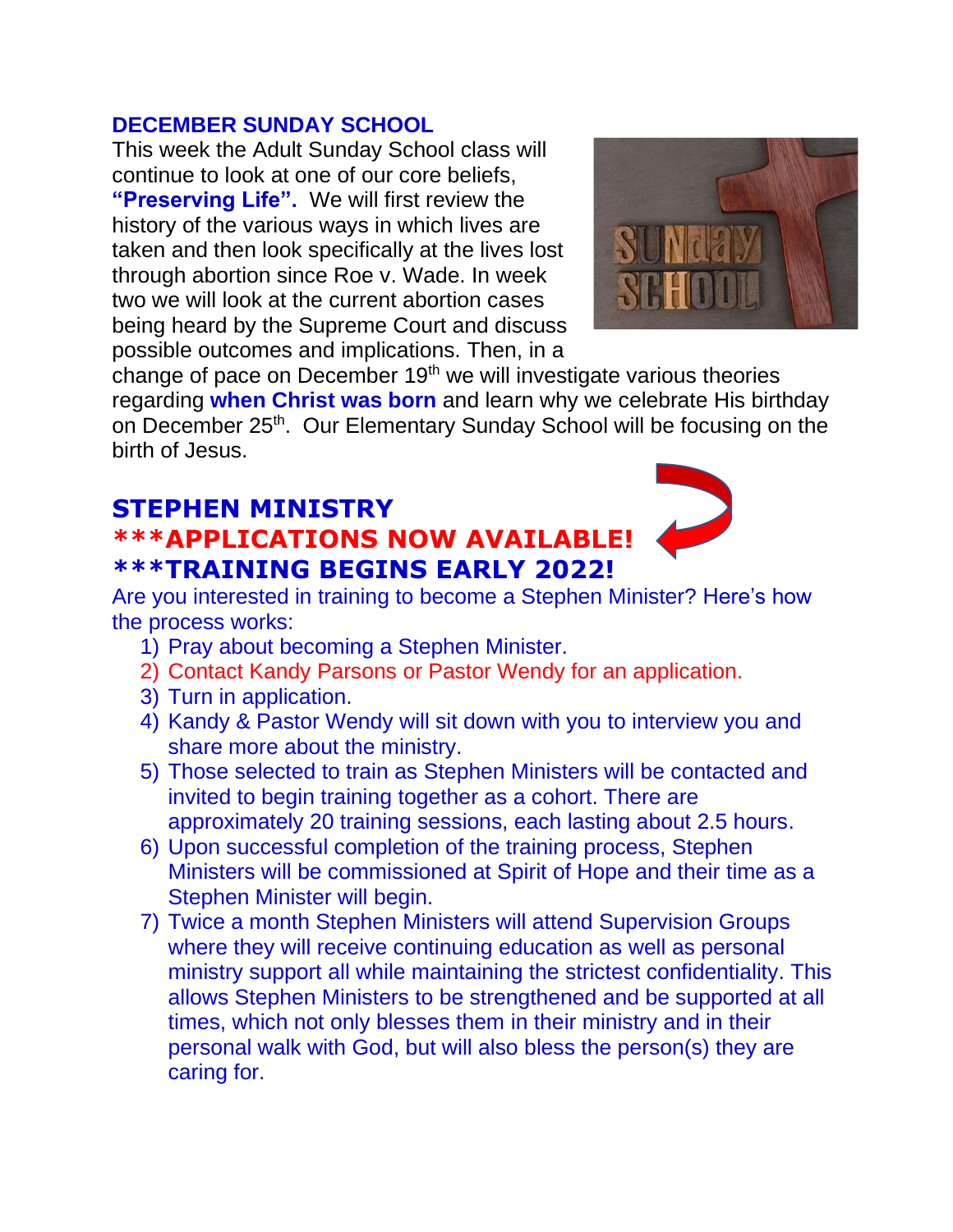#### **DIGGING DEEPER WITH PASTOR WENDY TUESDAYS 12:00 – 1:00 pm LUNCH TIME BIBLE STUDY**



**Join us as we dig deeper into the text from each Sunday.**



#### **FROM THE BOOK OF CONCORD (The Lutheran Confessions): THE APOSTLES' CREED: The Second Article**

"I believe in Jesus Christ, his only Son our Lord, who was conceived by the power of the Holy Spirit, and born of the virgin Mary, suffered under Pontius Pilate, was crucified, died and was buried; he descended into hell; on the third day he rose again;

he ascended into heaven, and is seated at the right hand of the Father. He will come to judge the living and the dead."

# **FROM THE SMALL CATECHISM**

"…just as He is risen from the dead, lives and reigns to all eternity…"

# **FROM LUTHER'S WRITINGS**

"You cast your sings from yourself onto Christ when you firmly believe that his wounds and sufferings are your sins, to be borne and paid for by him… If we allow sin to remain in our conscience and try to deal with it there, or if we look at sin in our heart, it will be much too strong for us and will live on forever. But if we behold it resting on Christ and see it overcome by his resurrection, and then boldly believe this, even it is dead and nullified. Sin cannot remain on Christ, since it is swallowed up by his resurrection. Now you see no wounds, no pain in him, and no sign of sin. Thus St. Paul declares that "Christ died for our sin and rose for our justification" (Romans 4:25). That is to say, in his suffering Christ makes our sin known and thus destroys it, but through his resurrection he justifies us and delivers us from all sin, if we believe this." [AE 42:12-13]

# **FROM THE SCRIPTURES**

"When the perishable puts on the imperishable, and the mortal puts on immortality, then shall come to pass the saying that is written: "Death is swallowed up in victory!" (1 Corinthians 15:54)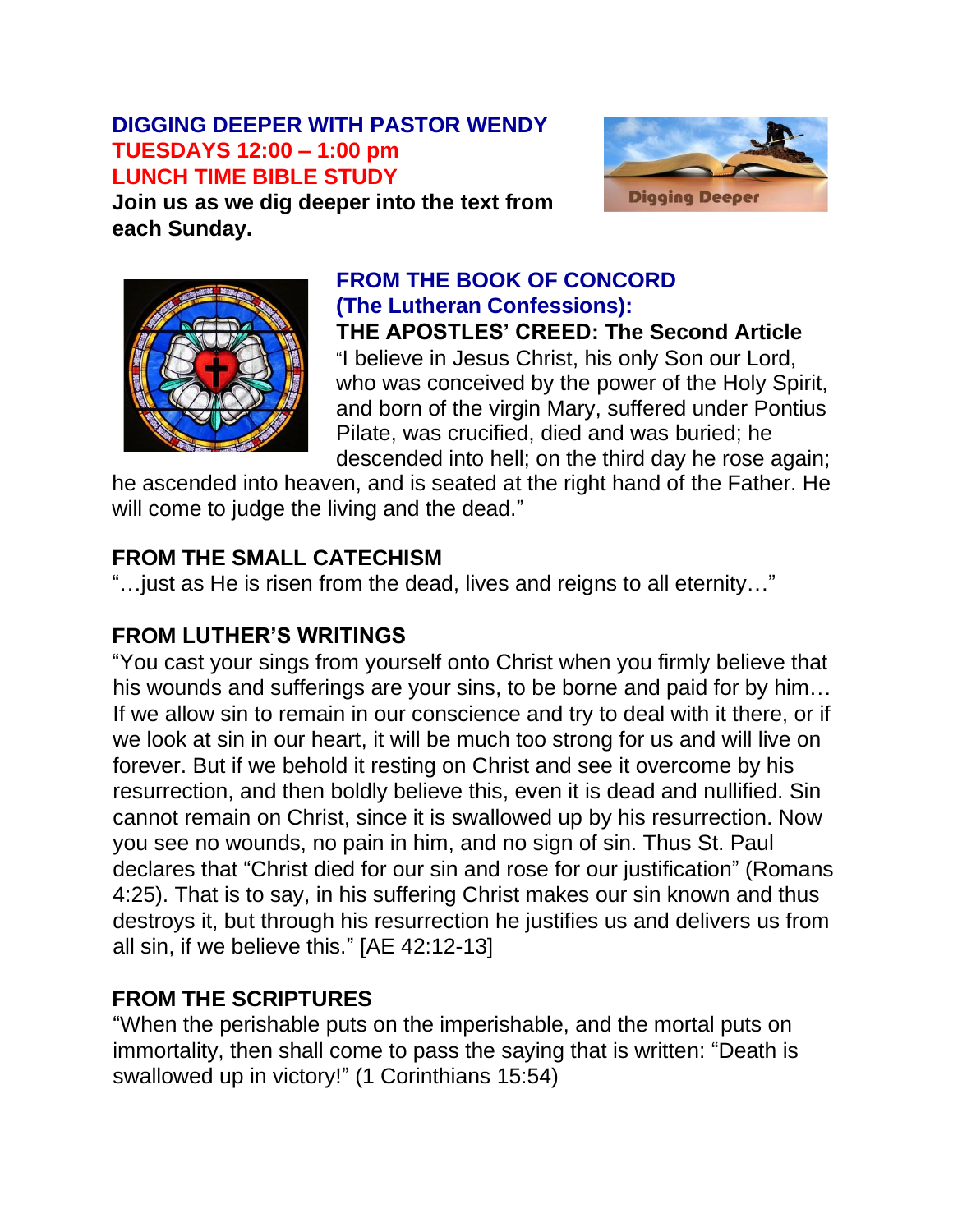#### **\*\*\*CHURCH BOARD NOMINATIONS\*\*\***

**In September and October, the Church Board accepted nominations from the congregation for three available board positions, each being a two-year term that begins on February 1, 2022. The Church Board has authorized Pastor Wendy to formally vet following Spirit of Hope members who have been nominated and have agreed to serve pending a successful vetting process and formal acceptance by the Church Board: Ken Carpenter, Tom Clausen, and Carol Palin (this would be a second term for Carol and as such she does not need to be vetted again). This notice is being posted per Spirit of Hope's bylaws so that if there are any objections to these nominations by the congregation, members may contact Pastor Wendy or any member of the Church Board prior to 2:30 pm on December 16, 2021 at which point the Church Board will vote on the acceptance of the nominees.**



**Prayer Requests** - If you have a prayer request for the prayer team, please contact Pastor Wendy @ 303-841-3553 or wendy.poch@spiritofhopelcmc.org *Jesus said; "Come to me, all of you who are weary and carry heavy burdens, and I will give you rest."*



**PRAYER FOR THE SECOND WEEK OF ADVENT By Pastor Wendy Loving Lord, by your Son you have revealed that even though heaven and earth shall pass away, our bodies will rise** 

**again. You have promised, O Lord, to make us new again, to make all things new, to break into our death and bring us to life. As we continue our journey through Advent, help us to pray continually, with the full assurance of your grace, as we wait with joy and eager anticipation for the day you will return in the fullness of your glory. Amen.**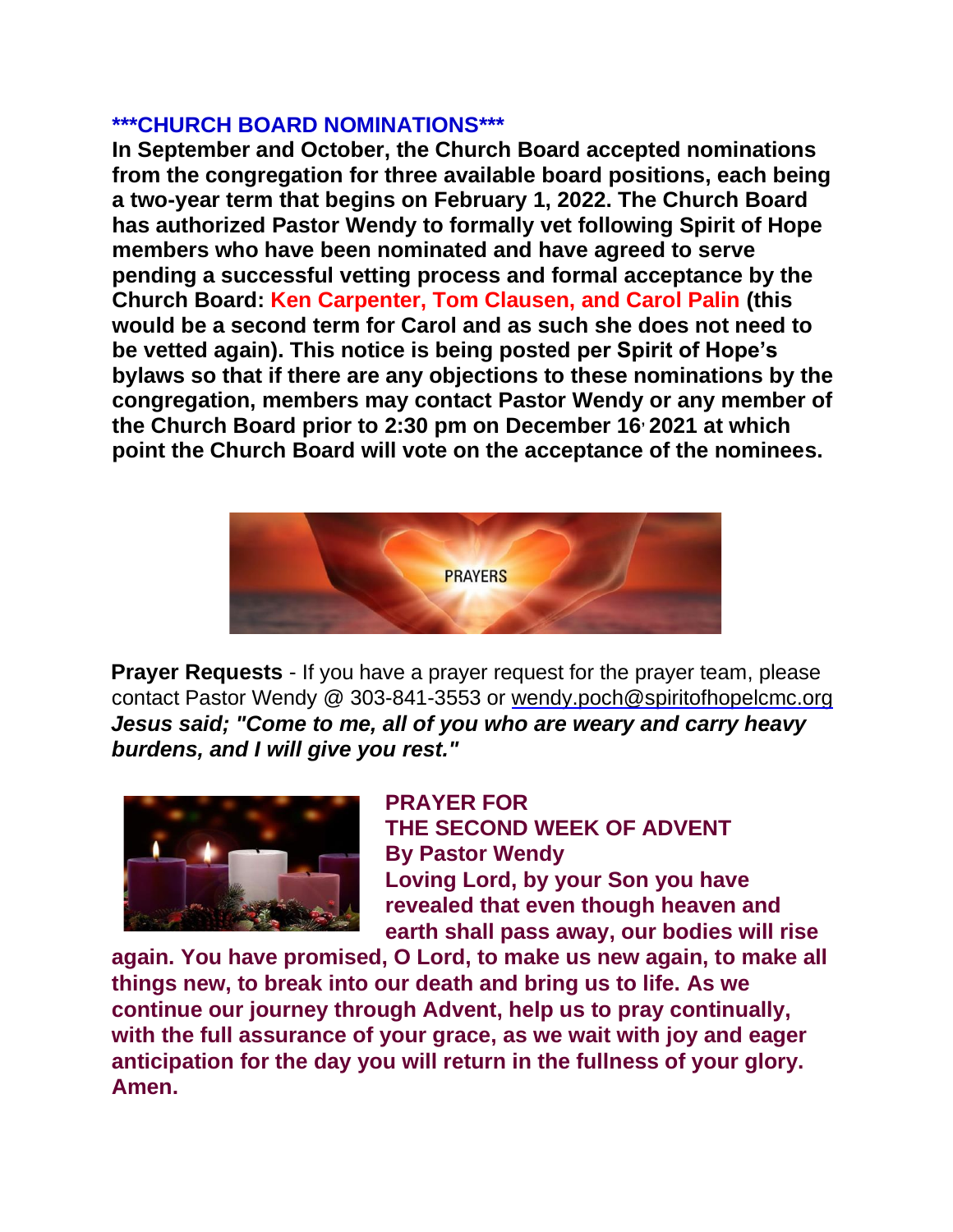#### **Please include the following people and situations in your prayers:**

Please pray for…

For Pam and her daughters as they grieve the death of their beloved husband and father, John.

For all those for whom the holidays will be difficult this year.

For those in our local area who are in need during this holiday season.

For Ian who is in the ICU battling COVID.

For Stephanie who is fighting colon cancer.

Rebecca who is fighting breast cancer.

Sara as she goes through intensive chemotherapy.

Janie as she goes through intensive chemotherapy.

For those who are first responders to all emergencies: fire fighters, EMTs and law enforcement.

For all of our local, state, and federal leaders that they would hear God's voice and lead with His wisdom.

For our Christian brothers and sisters all over the world who suffer persecution to be comforted and strengthened and for the Lord God to defeat the evil of terrorism done to them. We also pray for missionaries around the world.

For Spirit of Hope mission partners: Lutheran Congregations in Mission for Christ, SECORCares, Mean Street Ministry, Alternatives Pregnancy Center, Apache Youth Ministries, LCMC Disaster Relief, Tartu Academy of Theology, Marion Medical Mission.

For Spirit of Hope mission allies: Compassion International, SONetwork, Operation Christmas Child/Samaritan's Purse, the Institute of Lutheran Theology, Stephen Ministry.

All of our military fighting for our freedoms.